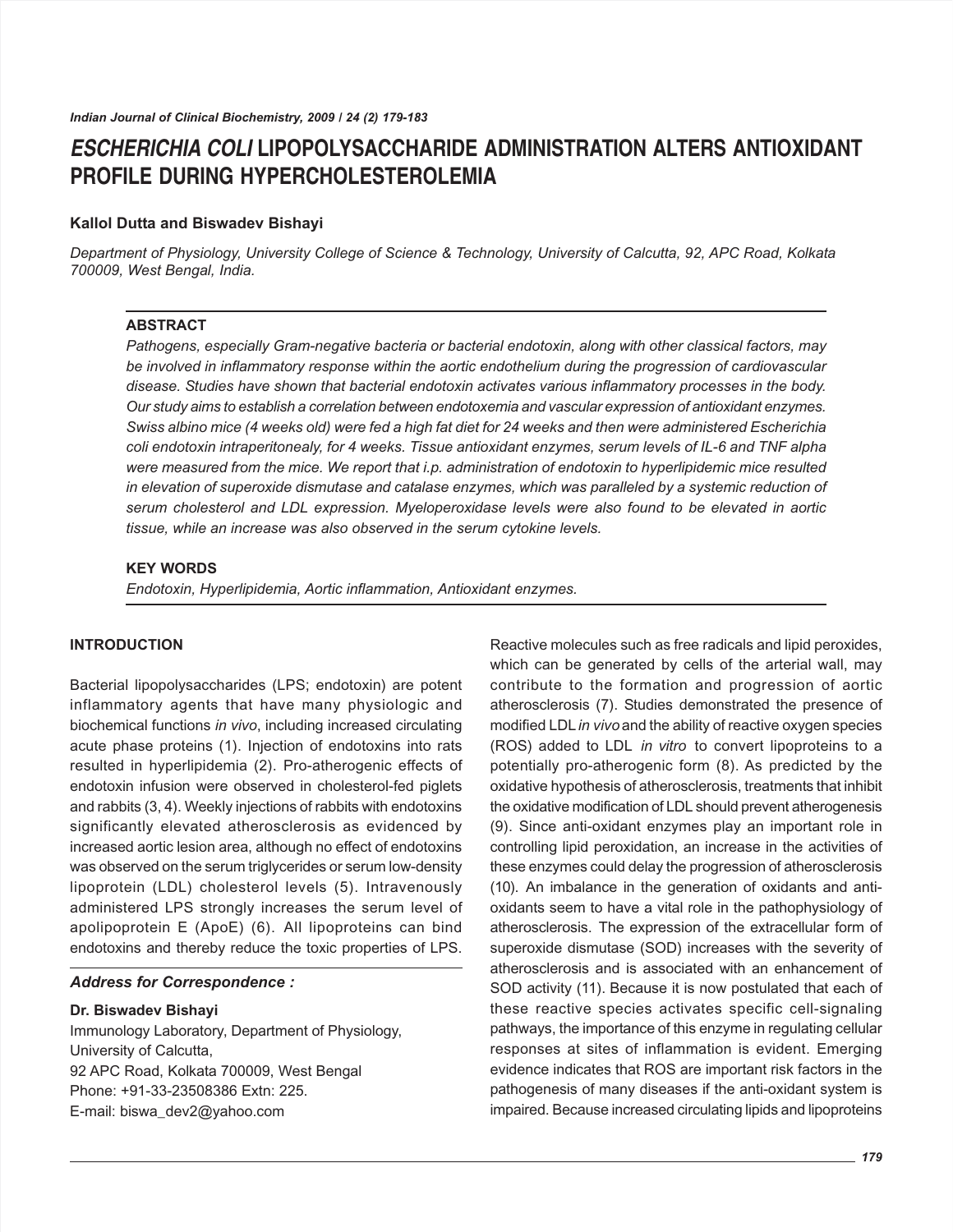may give rise to atherosclerotic like syndromes in animals and humans, it is possible that LPS induced modulation of free radical generation (oxidants) is a critical event in the pathogenesis of arterial wall disease. When compared with the considerable literature describing the effects of bacterial LPS on cardiovascular disease, relatively little information is available about any association between LPS and ROS generation or between LPS and anti-oxidant status during hypercholesterolemia. Hypercholesterolemia has been associated with enhanced oxidative stress related to increased lipid peroxidation. Therefore, the inhibition of oxidative stress under hypercholesterolemic conditions is considered to be an important therapeutic approach (12). Taken together, data from numerous studies underscore the notion that modulation of oxidant and anti-oxidant enzymes leading to oxidative stress plays an important role in the pathogenesis of atherosclerotic disease (13). Recently, low levels of Glutathione peroxidase (GPx) activity and elevated levels of myeloperoxidase (MPO) were shown to be independent risk factors for cardiovascular events in patients with coronary artery disease (CAD) and patients presenting with chest pain (14, 15). Maintenance of redox balance in the cardiovascular system is of paramount importance as un-compensated oxidant stress contributes to endothelial dysfunction and vascular disease (16). Studies have also demonstrated that mice over-expressing or underexpressing intracellular anti-oxidant enzymes are potentially valuable models for studying the role of oxidative stress in atherosclerosis (17). Thus when anti-oxidant, free radical scavenging systems are overwhelmed, pathologic conditions may result (18). It can be hypothesized that the anti-oxidant enzyme in aorta or liver may be up-regulated by administration of bacterial LPS in response to enhanced free radicals due to the presence of endotoxin. Despite considerable evidence supporting a role for lipid oxidation in atherogenesis, it has not been possible to identify a robust antioxidant intervention strategy that reproducibly prevents clinical events. The present study was conducted to find out the role of bacterial endotoxin (LPS) in the alteration of tissue anti-oxidant enzymes and to

test the hypothesis that hypercholesterolemia alters the inflammatory response in mouse aorta.

# **MATERIALS AND METHODS**

The Institutional Animal Ethical Committee approved all animal protocols. Female Swiss albino mice, (aged 4 weeks) obtained from local registered animal supplier to our department, were randomly assigned to either normal laboratory diet (NLD)-fed groups or a high fat diet (HFD)-fed groups, (n = 6 per group), containing 2% cholesterol and 1% sodium cholate mixed with NLD (19). At 28 weeks of age mice were inoculated intraperitonealy with *E. coli* endotoxin [055:B5, Sigma, USA], at a dose of 1 µg/kg (20) body weight or vehicle containing buffered saline, once per week for 4 weeks. At 32 weeks of age, the animals were sacrificed, after application of the last dose.

Blood was collected by cardiac puncture after anesthetizing the animals with diethyl ether (anesthetic ether), and serum was separated. Serum cholesterol and LDL levels were estimated using bio-clinical kit (Labkit, Chemelex, S.A., Merck, Barcelona, Spain) according to the manufacturers' instruction (21). The liver, heart and aortic tissues were homogenized using a polytron homogenizer. The supernatants obtained after centrifugation of crude homogenates were used to measure catalase, (22) superoxide dismutase (23) and myeloperoxidase (24) enzyme activities. The amount of tissue protein was estimated using dye-binding technique of Bradford (25). Serum TNF- $\alpha$  and IL-6 levels were measured by immuno-enzymatic assay method using the TNF- $\alpha$  [Prepro Tech Inc. Rocky Hill, NJ, USA; Cat # 900-K54] and IL-6 [Pierce Endogen, Rockford, IL, USA; Product #EM21L6] assay kits, specific for mouse, according to the manufacturer's instructions (26, 27).

One-way model I ANOVA was performed between the different groups. Levels of P<0.05 was considered significant.

|               | Serum Cholesterol<br>(mg/dl)   | Serum LDL<br>(mg/dl)           | Serum TNF- $\alpha$<br>(pg/ml) | Serum IL-6<br>(pg/ml) |
|---------------|--------------------------------|--------------------------------|--------------------------------|-----------------------|
| NLD + Vehicle | $69.18 \pm 5.66$               | $24.0 \pm 2.33$                | $1112.5 \pm 53.03$             | $77.5 \pm 2.12$       |
| $NLD + LPS$   | 66.67±7.32                     | $28.32 \pm 3.88$               | $2050.0 \pm 70.71**$           | $91.5 + 3.14$ **      |
| HFD + Vehicle | $211.3 \pm 15.78$ <sup>*</sup> | $161.08 \pm 8.54$ <sup>*</sup> | $2125.0 \pm 35.55$             | $88.0 \pm 8.49$       |
| $HFD + LPS$   | $137.11 \pm 9.12$ <sup>*</sup> | $52.59\pm3.84$ * #             | $2300.0 \pm 70.22$ **          | $105.5 \pm 2.12$ **   |

**Table 1: Serum Cholesterol, LDL and Cytokine Levels (Mean** ±**SD)**

\* P< 0.001 when compared with respective NLD Groups; # P< 0.001 when compared with HFD-fed vehicle treated groups

\*\* P< 0.01 when compared with respective diet fed vehicle treated groups.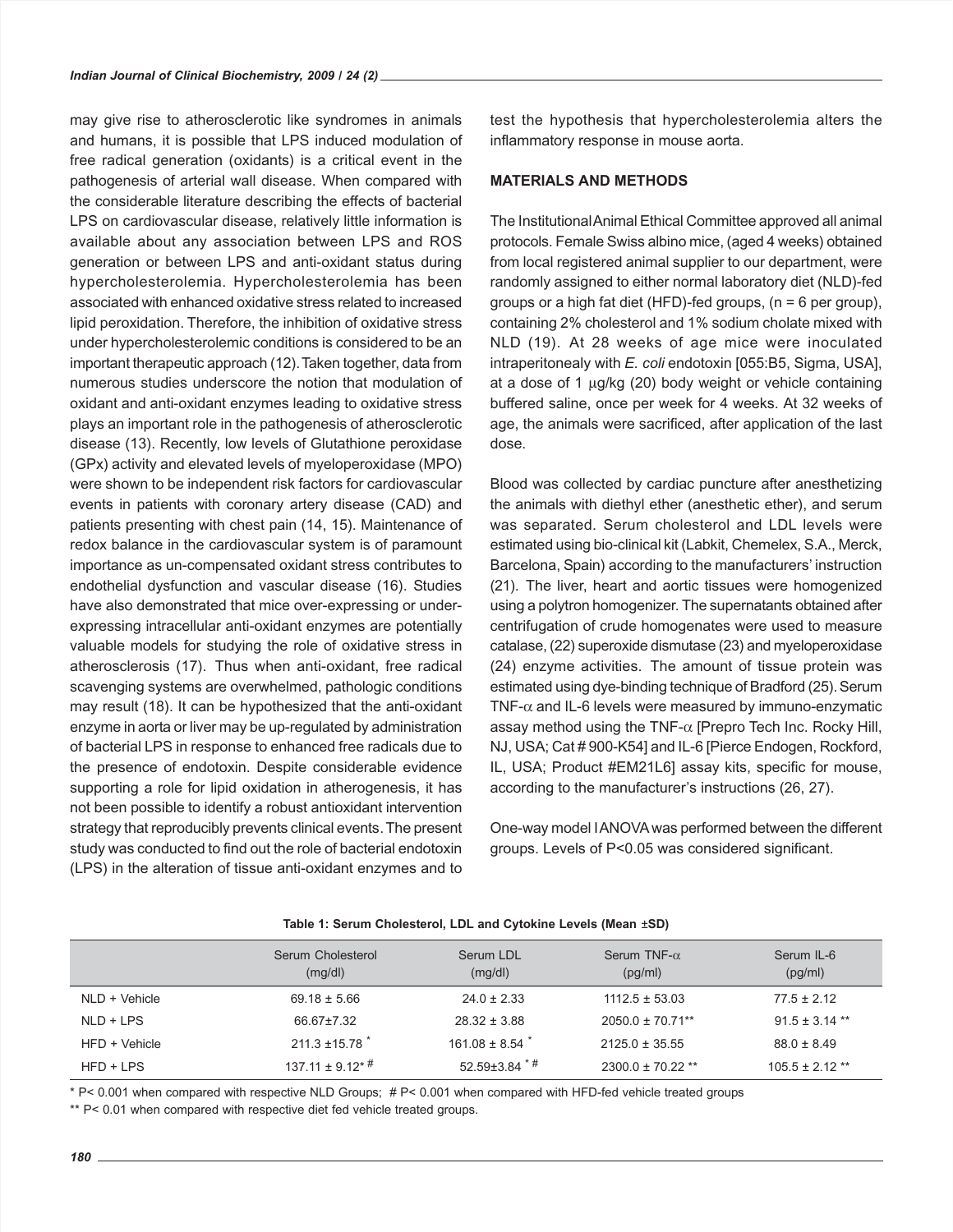|       |                | NLD + Vehicle  |                    | $NLD + LPS$                       |                   | HFD + Vehicle   |                          | $HFD + LPS$        |  |
|-------|----------------|----------------|--------------------|-----------------------------------|-------------------|-----------------|--------------------------|--------------------|--|
|       | <b>SOD</b>     | Catalase       | <b>SOD</b>         | Catalase                          | SOD               | Catalase        | SOD                      | Catalase           |  |
| Aorta | $2.7 \pm 0.2$  | $0.75 \pm 0.3$ | 6.7 ± 0.25 $^{\#}$ | $1.05 \pm 0.67$                   | $3.8 \pm 0.2$     | $1.42 \pm 0.55$ | $8.0 \pm 0.31$ #         | $1.66 \pm 0.85$    |  |
| Liver | $7.8 \pm 2.5$  | $1.5 \pm 0.3$  | $17.5 \pm 2.71$ #  | $2.7 \pm 0.39 \pm 1$              | $12.3 \pm 2.68$ * | $1.7 \pm 0.4$   | $25.9 \pm 4.4$ * $^{\#}$ | $3.1 \pm 0.22 \pm$ |  |
| Heart | $26.7 \pm 5.0$ | $1.3 \pm 0.3$  | $38.3 \pm 3.56$ #  | $2.0 \pm 0.05 \pm 33.3 \pm 3.2$ * |                   | $1.5 \pm 0.08$  | $41.7 \pm 7.7$ * $^{\#}$ | $2.7 \pm 0.08 \pm$ |  |

**Table 2: Superoxide Dismutase (Units/mg of tissue protein) and Catalase Levels (mmole/min.mg of tissue protein) Mean ± SD**

\* P< 0.05 when compared with respective NLD-fed groups; # P< 0.01 when compared with respective diet-fed vehicle treated groups. ‡ P< 0.05 when compared with respective diet-fed vehicle treated groups.

**RESULTS**

Serum cholesterol, LDL, IL-6 and TNF-alpha levels of all groups are presented in Table 1. Mice fed with diet supplemented with cholesterol and sodium cholate, i.e. high fat diet (HFD) group had significantly higher (P<0.001) serum cholesterol values as compared to the normal laboratory diet (NLD)-fed groups. It was also noted that HFD-fed animals, but not normal diet-fed animals that were inoculated with lipopolysaccharide (LPS), showed a decrease (P<0.001) in serum cholesterol levels.

Serum LDL levels were significantly increased in mice fed HFD (P<0.001). It was observed that there is a significant decrease (P<0.001) in LDL level after LPS inoculation in mice those were made hyperlipidemic by feeding HFD. In case of NLDfed animals, slight increase was observed in LPS-treated group as compared to vehicle treated group, but the change is not statistically significant.

After LPS treatment it was seen that serum IL-6 levels were significantly higher than the vehicle treated groups in both NLD and HFD-fed mice (P<0.01). TNF-alpha level was significantly increased in LPS treated NLD-fed mice as compared to vehicle treated NLD-group (P<0.01). But in case of HFD-fed groups, there was no significant difference between LPS and vehicle treated groups.

Table 2 depicts the SOD and catalase levels in tissue homogenates. SOD levels in liver and heart tissue of HFD fed groups were significantly higher than NLD-fed groups (P<0.05). The tissues from LPS-challenged groups also showed significantly higher SOD activity as compared to vehicle treated groups. It was also observed that SOD activity were significantly higher in HFD-fed and LPS-challenged groups than NLD-fed and LPS-challenged groups (P<0.01). In the aortic tissue, there was similarity in results obtained with those of the liver and heart, though the increase in SOD in HFD-fed vehicle treated animals, as compared to NLD-fed vehicle treated animals, were not statistically significant.

Catalase activity in liver and heart tissues showed significant increase in LPS-treated groups irrespective of diet (P<0.05), but in case of aorta the increases were not significant.

Aortic tissue Myeloperoxidase (MPO) content, which is an index of polymorphonuclear neutrophil infiltration, was significantly increased (P<0.001) in LPS-treated groups, irrespective of the type of diet they were fed. The HFD-fed groups also showed significantly higher MPO content when compared to NLD-fed groups (P<0.01) (Table 3).

# **DISCUSSION**

There is a wealth of scientific data coming from *in vitro* studies or from different animal models, supporting the validity of the oxidative hypothesis of atherosclerosis which states that the oxidative modifications of lipoproteins is a pivotal event in the evolution of atherosclerotic plaques. A corollary of this hypothesis is that antioxidant enzymes should therefore prevent LDL oxidation and protect against the development of atherosclerosis (28).

Our study shows that total cholesterol levels were significantly elevated in mice fed a high fat diet. Accordingly LDL level in those mice were also greater. But we observe that

| Table 3: Myeloperoxidase Levels (Units/min.mg of tissue protein) Mean $\pm$ SD |  |  |
|--------------------------------------------------------------------------------|--|--|
|--------------------------------------------------------------------------------|--|--|

|       | NLD + Vehicle   | $NLD + LPS$ | $HFD + Vehicle$   | $HFD + LPS$               |  |
|-------|-----------------|-------------|-------------------|---------------------------|--|
| Aorta | $10.8 \pm 2.87$ | $326 + 412$ | $20.5 \pm 4.79$ * | $53.2 \pm 9.41$ * $^{\#}$ |  |

\* P< 0.001 when compared with respective NLD Groups; # P< 0.001 when compared with respective diet fed vehicle treated groups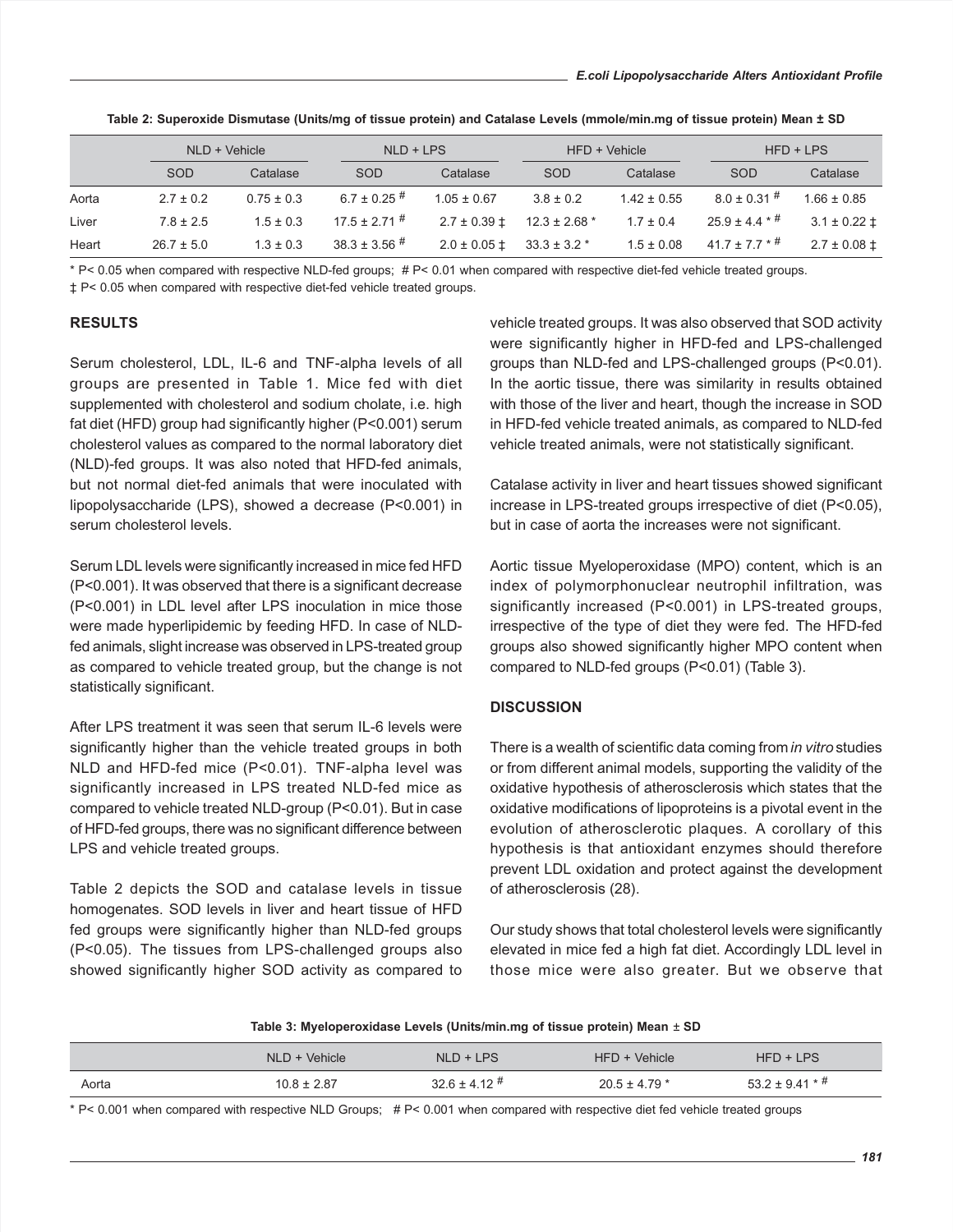endotoxemia causes a decline in serum LDL in hyperlipidemic mice. Hypercholesterolemia has been associated with enhanced oxidative stress related to increased lipid peroxidation.Therefore the inhibition of oxidative stress under hypercholesterolemic conditions is considered to be an important therapeutic approach and many efforts have been made to identify the antioxidative pathways. Endotoxemia is also accompanied by significant changes in the reductiveoxidative balance of critical target organs (29). Liver is the main site of lipoprotein metabolism and migration of modified lipoproteins into vascular endothelium leads to inflammatory responses.Thus we hypothesized that the antioxidant enzyme in critical target organs, mainly the liver, heart and aorta, may be upregulated by the administration of *E. coli* LPS in response to enhanced free radicals due to the presence of endotoxin, by LPS itself or by cytokines activated by LPS. A previous study had compared the effects of redox imbalance on hepatic responses of mice to *E. coli* versus purified endotoxic LPS (30). Here we report enhanced SOD activity in mouse liver, aorta and also heart tissue homogenates after LPS administration in the NLD-fed mice and it was significantly increased in the HFD-fed groups. A large number of studies demonstrate the protective effect of SOD in various models of endotoxic shock; furthermore there is a large amount of evidence to show that production o reactive oxygen species such as  $O_2$ <sup>-</sup>, H<sub>2</sub>O<sub>2</sub>, and HO<sup>-</sup>, occurs at the site of inflammation and contribute to tissue damage. Therefore, enhanced tissue SOD during hypercholesterolemia and endotoxemia may be a preventive measure of the host to handle the superoxide anion load after bacterial LPS administration.

We found elevated liver catalase after LPS administration in HFD-fed mice. It may be suggested that after LPS administration in the HFD-fed mice there may be elevated  $H<sub>2</sub>O<sub>2</sub>$  in the liver, to scavenge those increased oxidant burden liver tissue have more catalase expression. A previous study (31) also supported the notion that LPS provoked an increase catalase activity in mice and this might be related with the generation of ROS such as  $H_2O_2$  associated with endotoxemia. Clinically antioxidant enzymes are believed to counteract ROS and reduce the incidence of coronary artery disease. Selective antioxidants are, thus, possible candidates for anti-atherosclerotic clinical trials.

There is evidence that MPO promotes LDL oxidation *in vivo* (32). The reduction in the level of LDL after endotoxemia can possibly be due to elevated MPO levels, found by us, that lead to modification of LDL. Since LPS injected mice given a high fat diet displayed significantly elevated inflammatory response, it clearly indicates that both endotoxemia and high

fat diet *per se* were significant stimuli for atherosclerosis induction in this mouse model. The mechanism underlying the enhanced tissue antioxidant enzymes and concomitant MPO activity in the aorta needs to be clarified.

Since LPS exposure induces the production of inflammatory mediators that have been implicated in atherogenesis, endotoxin may therefore be linked to atherosclerosis, although this hypothesis is at present very controversial (33). In our study, after endotoxin administration, cytokines are released systemically (TNF, IL-6) and in that setting may become crucial mediators accelerating the progression of inflammatory disease during hyperlipidemia. This elevated systemic cytokines (TNF, IL-6) may enhance PMN adhesion to endothelial surfaces, degranulation production of superoxide anion, release of lysozyme and  $H_2O_2$  and chemotaxis suggesting implication in increased inflammatory response.

# **ACKNOWLEDGEMENTS**

The authors are thankful to ICMR and DRDO for partial financial assistance for procuring the cytokine ELISA kits.

## **REFERENCES**

- 1. Stoll LL, Denning GM, Weintraub NL. Potential role of endotoxin as a proinflammatory mediator of atherosclerosis. Arterioscler Thromb Vasc Biol 2004; 24: 2227–36.
- 2. Paik HD, Park JS, Park E. Effects of Bacillus polyfermenticus SCD on lipid and antioxidant metabolism in rats fed a high fat and high cholesterol diet. Biol Pharm Bull 2005; 28: 1270-4.
- 3. Kerttuala Y, Vaara M, Pyhala L, Sariola H, Kostiainen E, Huttunen JK. Effect of bacterial lipopolysaccharide on serum lipids and on the development of aortic atherosclerosis in rabbits. Atherosclerosis 1986; 59: 307-12.
- 4. Yla- Herttluala S, Pesonen E, Kaprio E, Rapola J, Soveri T, Viikari J, Savilahti E, et. al. Effect of repeated endotoxin treatment and hypercholesterolemia on preatherosclerotic lesions in weaned pigs. II. Lipid and glycosaminoglycan analysis of intima and inner media. Atherosclerosis 1988; 72: 173-81.
- 5. Lehr HA, Sagban TA, Ihling C, Zähringer U, Hungerer KD, Blumrich M, Reifenberg K, Bhakdi S. Immunopathogenesis of atherosclerosis: endotoxin accelerates atherosclerosis in rabbits on hypercholesterolemic diet. Circulation 2001; 104: 914-20.
- 6. Oosten VM, Rensen PCN, Amersfoort ES, Van Eck M, Van DamAM, Brevé JJP, Vogel T, et al. Apolipoprotein E protects against bacterial LPS induced lethality. A new therapeutic approach to treat Gram-negative sepsis. J Biol Chem 2001; 276: 8820-24.